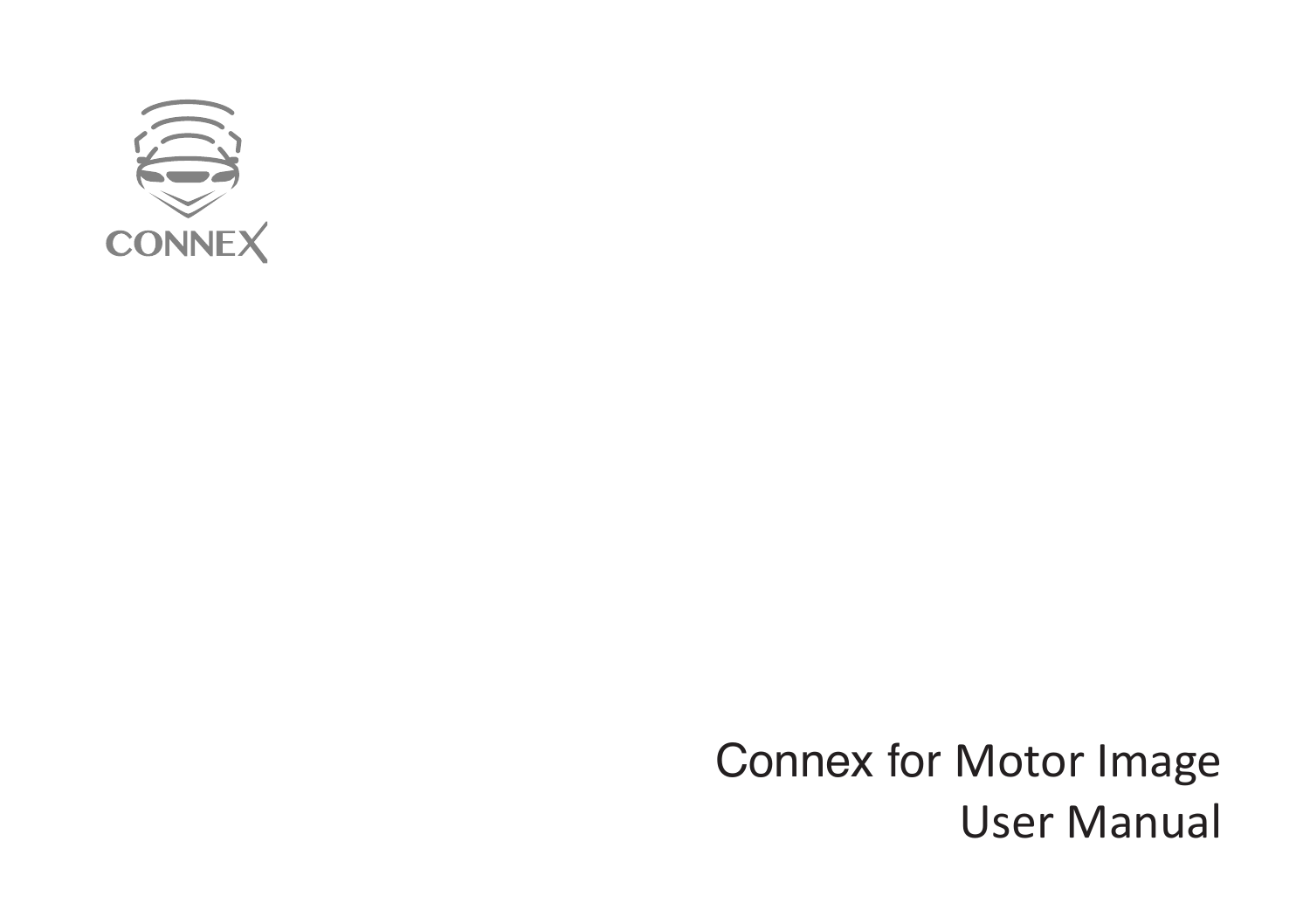## **Introduction**

Congratulations! Your new Subaru is now installed with the latest revolutionary... **Connex for Motor Image**. An exciting new system which keeps you CONNECTED with your Subaru from your Smartphone and transform it into a remote control at the palm of your hand. That is not all... Connex for Motor Image also brings you Safety, Security and Connectivity which will give you peace of mind, wherever your journey takes you.

# **Emergency Call to 24/7 CSE Secure Operating Centre (SOC)**

- 1. Press the ADR button on your ADR tag or
- 2. Press SOS button on your mobile app or
- 3. Call +603 5888 0000

## **Precaution**

To reduce the possibility of the car being broken into or stolen, the following precautions should always be taken when leaving the car unattended.

- Never leave the ADR tag in the car, refer to information under the heading "ADR Tag" on page 5.
- Always park in an area where there is GSM coverage you can verify this with your mobile phone.
- At night, park in a well illuminated area.
- Close all windows. The smallest gap could present an opportunity to a thief. Take all valuables with you or lock them in the glove box or boot compartment.
- Ensure all doors and boot compartment are locked and the anti-theft alarm system is armed.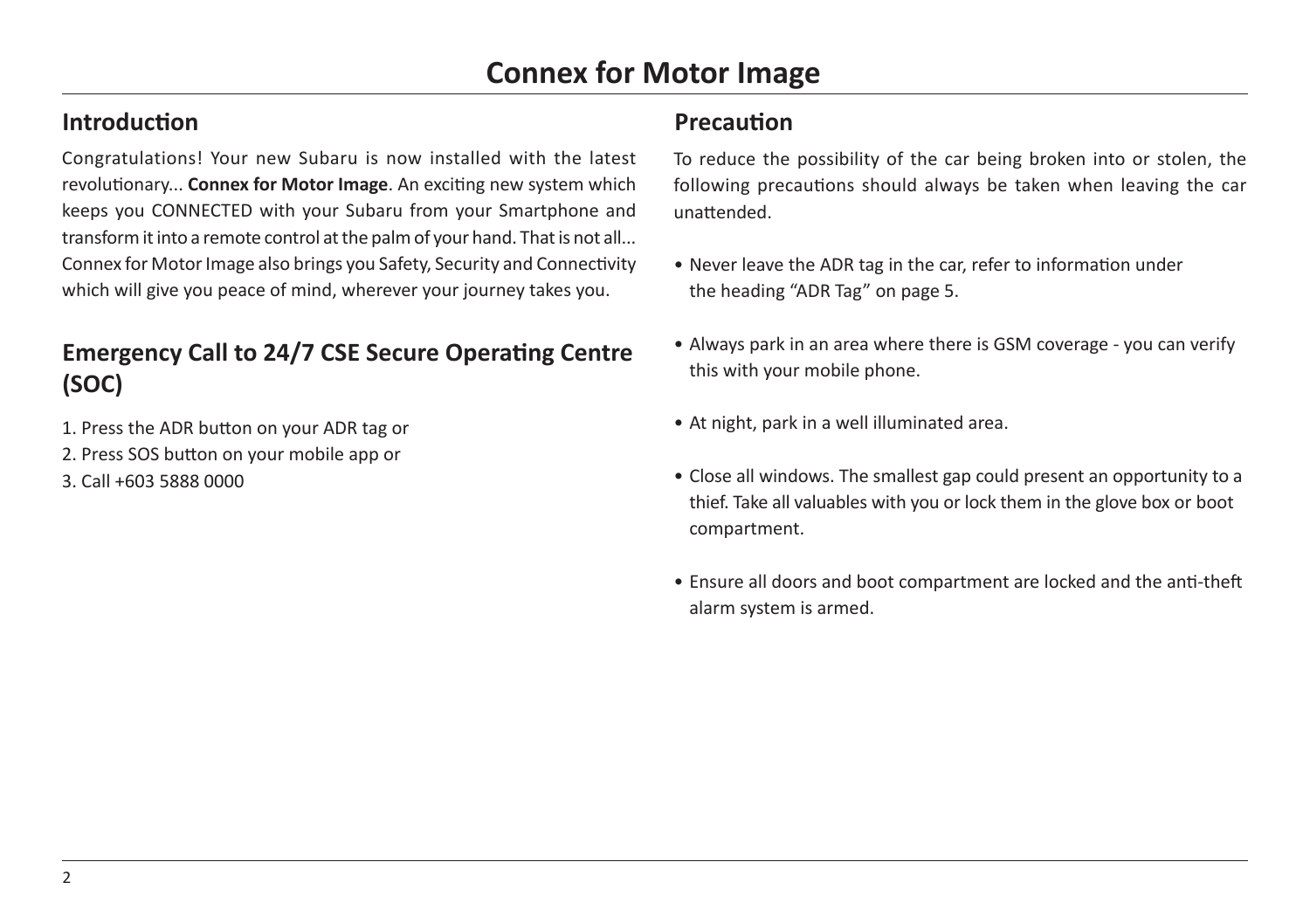#### **Connex Mobile App**

To access **Connex** services, download **"My Connex"** mobile app from App Store or Google Play.



Open **"My Connex"** app and sign in by entering your Login and Password which will be sent to you via SMS and email upon activation of your **Connex for Motor Image** system.



# **SAFETY**

## SOS **Emergency Call**

**How to Access Emergency Services**

#### **Emergency call back via ADR tag (Automatic Driver Recognition)**

In case of vehicle breakdown e.g. flat tire or run out of fuel, press the ADR tag button to request for a call back on your registered mobile phone.

**Connex for Motor Image Connex for Motor Image** Your vehicle's location is sent to our SOC who will coordinate with Subaru Breakdown Service Provider to your exact location for further assistance.



#### **Emergency call via mobile app**

If your vehicle is hijacked or stolen, press the SOS button on your mobile app to call our SOC immediately. Upon verification, our SOC will liaise with the Police for their intervention and recovery of your vehicle immediately.

#### SOS **Automatic Accident Alert & Response**

In case of an accident, the system will automatically trigger an alert determined by the ASI threshold value.

The system will send your vehicle's exact location to our SOC.

Our SOC will then call you to verify the situation. However, if the call is not answered and the ASI threshold has exceeded, our SOC will liaise with MERS 999 to direct appropriate emergency response services to your vehicle's location immediately.

#### **Safety alerts**

The system will also generate safety alerts if:

- Your car battery is low,
- the system fails to response during health check.



#### **Enhance Security**

**You will receive alert notifications if your:**

- Vehicle is being towed.
- Vehicle is driven without your ADR tag.
	- Vehicle battery is disconnected



#### **Stolen Vehicle Recovery**

If your vehicle is confirmed stolen, call our SOC to declare a theft. Upon verification, our SOC will immediately liaise with the Police for their intervention and recovery of your vehicle immediately.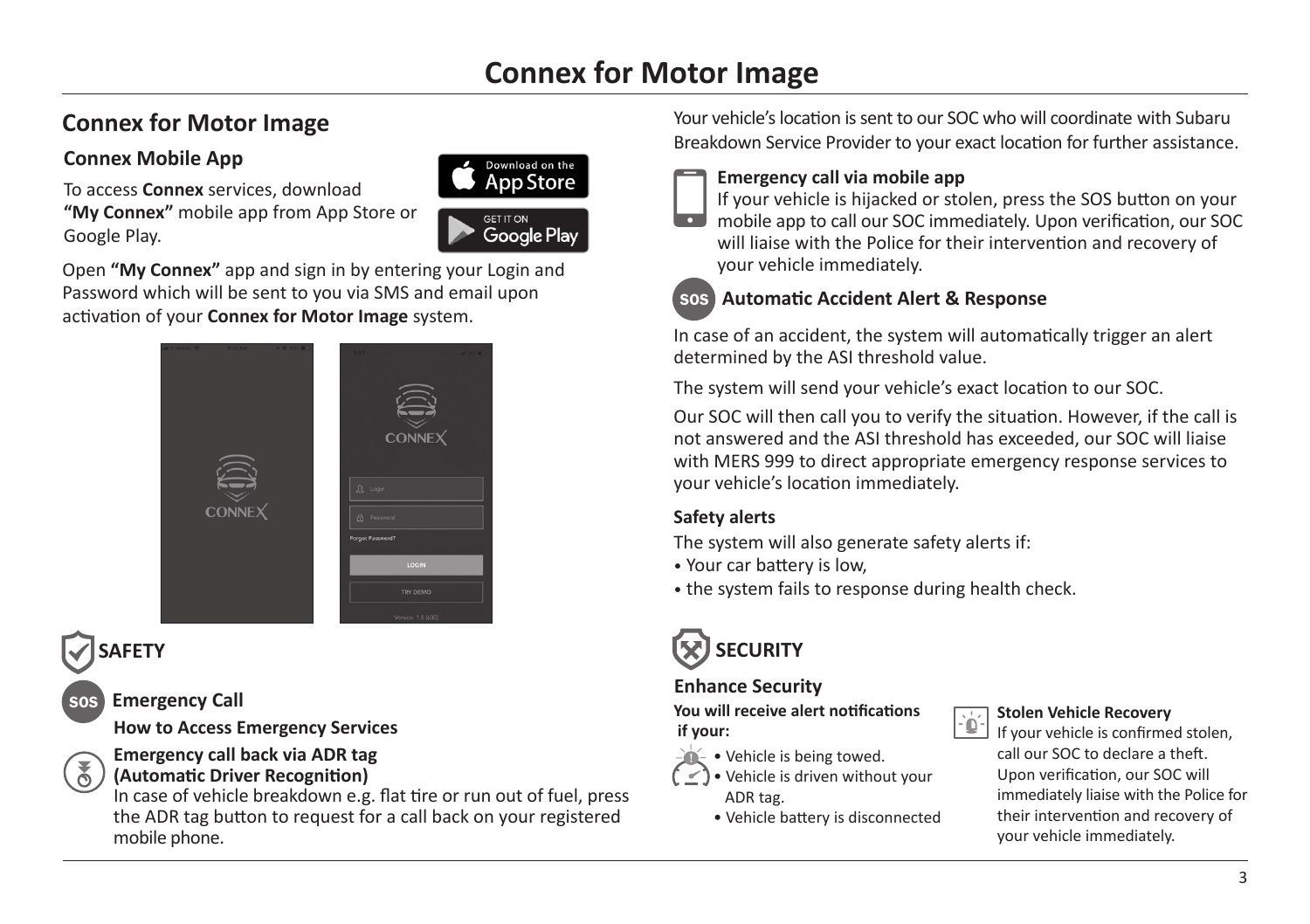# **CONNECTIVITY**

#### **Safety**

- **Speed alert** Receive alerts if set (speed limit exceeded).
- **Driving score & Trip review** Review score and check how you have driven based on acceleration, harsh braking and harsh cornering.
- **Automatic accident alert and response** Ambulance, Police.
- **SOS button** Emergency assistance (Ambulance).
- **bCall button** Breakdown assistance (Tow truck by **Subaru Breakdown Service Provider**).

#### **Security**

- **Smart alarm** Receive alerts if vehicle is started, towed, or battery power disrupted.
- **Call button** Customer service, report car theft & emergency calls.
- **Find my car** Real-time tracking on Google Maps, satellite and street view, traffic information.
- **Theft alert management** battery disconnected, device sabotaged.
- **Stolen vehicle recovery**  By **24/7** Secure Operating Centre (SOC).
- **App protection** You can set **passcode** to **lock/unlock** your mobile app.

#### **Connectivity**

- **Car status** Ignition **ON/OFF** parked, driving, last parked address.
- **Service and maintenance reminder** You will be reminded to service your vehicle on time.

## **Compensation**

Connex for Motorimage Compensation is a unique compensation payment towards the implications associated with theft and accident.



### *i* **Terms & Conditions for Theft**

- A1. In case of a health check failure alert, the vehicle should be made available to the SOC for fault checking and rectification immediately as the Compensation will not be valid until any reported fault is resolved.
- A2. In case of manual theft declaration (when you call our SOC to report a theft), Compensation is only valid if the SOC is able to establish connection and track your vehicle. If connection and tracking are successful, you will receive an SMS alert that the SOC is managing the recovery of your vehicle.
- A3. In case of automatic theft declaration (the system in the vehicle has declared a theft), the SOC will attempt to call you immediately for verification of the theft. If unsuccessful, the SOC will leave a text message for you to return call urgently and proceed to terminate the theft alert. In case of non-recovery, your Compensation will not be valid.
- A4. In case you set the system into Service/Privacy mode, all alerts will be disabled and Compensation will not be valid.
- A5. Credit validity period is 6 months from date of police report.

### *i* **Terms & Conditions for Accident**

- B1. Call our customer service @ +03 5888 0000 immediately to make a report to confirm your Compensation entitlement.
- B2. Claims must be made within 2 months from the incident date.
- B3. Claim for reimbursement is only valid for the period when the vehicle is under repair and has a limit up to RM500 per incident.
- B4. Transport services claim include towing charges, car rental fee or taxi fares.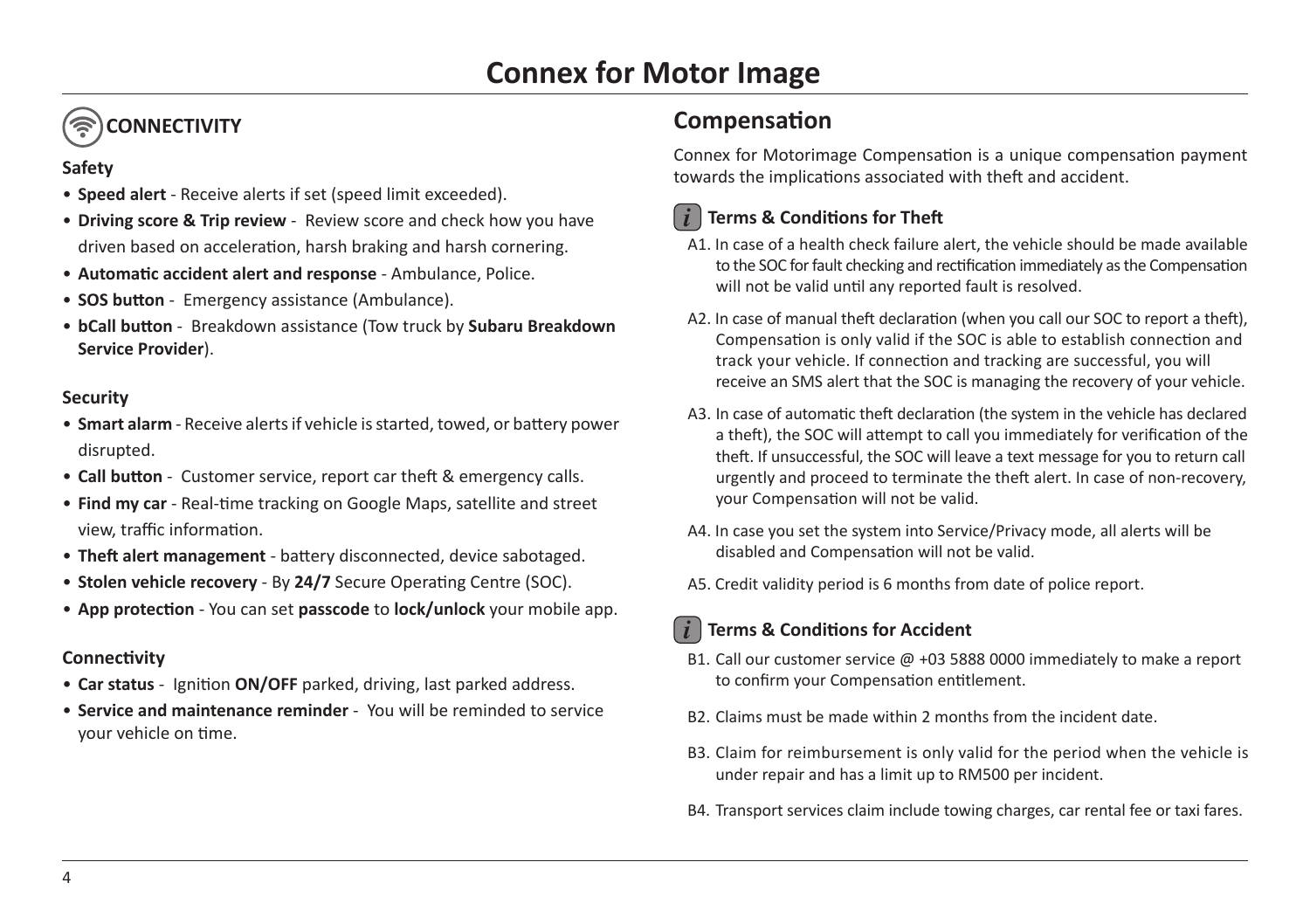| Compensation per<br>subscription year | <b>Condition</b>                                                                                                                                             | <b>Documents Required</b>                                                                                                                                                |
|---------------------------------------|--------------------------------------------------------------------------------------------------------------------------------------------------------------|--------------------------------------------------------------------------------------------------------------------------------------------------------------------------|
| Theft<br><b>RM15.000 credit</b>       | If stolen vehicle is NOT RECOVERED within 72 hours, compensation towards the purchase<br>of a new Subaru at any Subaru branch or authorised dealer (Note A5) | 1. CSE Compensation claim form<br>2. Police report<br>3. Copy of your I.C                                                                                                |
| Up to RM5,000                         | If stolen vehicle is RECOVERED within 72 hours, compensation towards vehicle repair cost                                                                     | 4. Copy of your Insurance claim form<br>(where applicable)                                                                                                               |
| <b>Accident</b><br>Up to RM1,000      | In case of accident, compensation up to <b>RM500/incident</b> subject to sub-limit of <b>RM100/</b><br>day (Note B3)                                         | 5. Copy of your repair in voice from an<br>authorised workshop (where applicable)<br>6. Copy of your official receipt from your<br>transport services (where applicable) |

# **ADR Tag**

Button 1 - Emergency (ADR tag button) Button 2 - For future use



Please refer to the diagram below:



#### **Connex for Motor Image comes with the ADR tag enhanced security**

2 ADR tags are supplied with the system.

Please drive your car with your ADR tag. Failure to detect the presence of your ADR tag, you will receive a notification alert. If your vehicle is confirmed stolen, call our SOC to declare theft and our SOC will activate Stolen Vehicle Recovery (SVR) process on your car.

To make it easier to use, the ADR tag is equipped with a metal strap that can be used as a key ring.

#### **1. ADR tag operation**

The ADR tag is a a keyless transmitter which is used to identify the driver and provides the emergency function. The ADR tag should always be carried with you and not left inside the car.

When the ignition is ON, the system will be activated and automatically start to search for the presence of your ADR tag.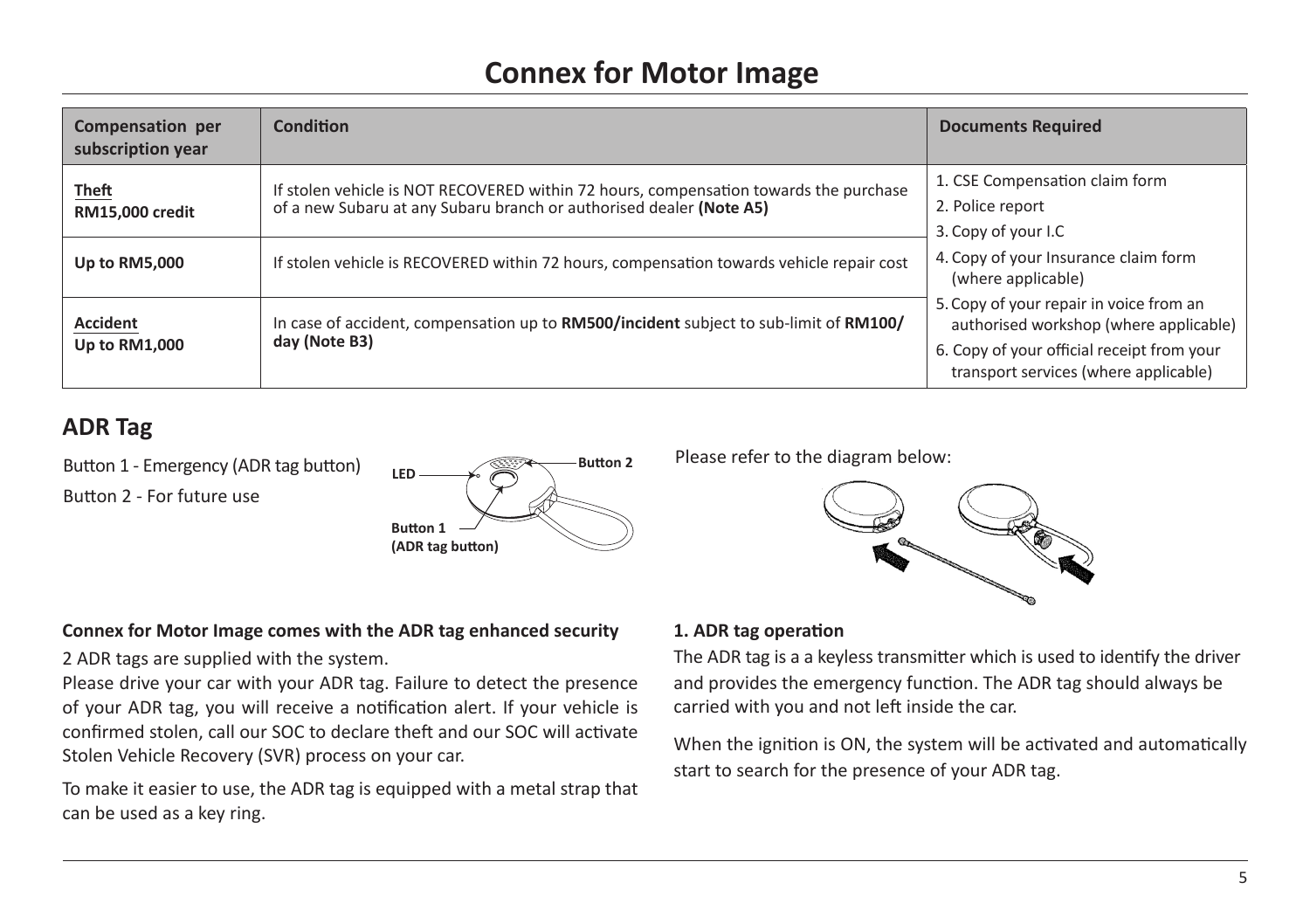#### **2. ADR tag - lost**

To request for a new ADR tag, please contact your nearest authorised Subaru dealer. Lost ADR tag should be reported to your Subaru dealer or the SOC immediately so that the lost tag can be excluded from the system.

#### **3. ADR tag - battery low**

If the ADR tag LED fails to flash when the ADR tag button is pressed or ADR tag cannot be detected, this indicates that the battery voltage is low, replace the battery immediately.

\*To replace the battery (CR2032), follow the instructions as per below:



# **Subscription Renewal Portal**

Your package includes 1 year service effective from the date of your car registration. A reminder will be sent to you 1 month before the end of your service.

You can login to **CSE website** to renew your subscription directly or call SOC for more info.

# **Warranty**

5 years from the date of your car registration or 100,000 KM (whichever come first). The warranty is only valid for faults to parts due to manufacturing defects.

# **User Privacy**

Access to the car information can only be carried out through the smartphone application with owner's unique Login number and personalised Password. User privacy is assured.

# **Terms & Conditions**

For full details, please visit **CSE website**.

# **FAQ**

#### **1. The ADR tag consist of 2 buttons. What is it for?**

Button 1 Emergency (ADR tag button) and button 2 For future use. (Refer to page 5 for diagram)

If you are in need of help or are facing an emergency, just press Button 1 (ADR tag button) of your ADR tag when you are inside or next to your car. It will activate our Control Room who will then call you immediately and after understanding how we can help, we can direct emergency services (Ambulance, Police, Fire or Roadside assist) to your exact location as quickly as possible.

#### **2. Where can I purchase additional ADR tag?**

To request for a new ADR tag, please contact your nearest authorised Subaru Dealer. Lost ADR tag should be reported to the SOC immediately so that the lost tag can be excluded from the system.

#### **3. Can I have more than 2 ADR tags?**

Yes, you may acquire up to 4 ADR tags per car. Please call your Subaru dealer if you wish to purchase additional ADR tag.

### **4. Can I change my mobile phone number registered with the SOC?**

Yes, you can call SOC to proceed with the changes upon verification.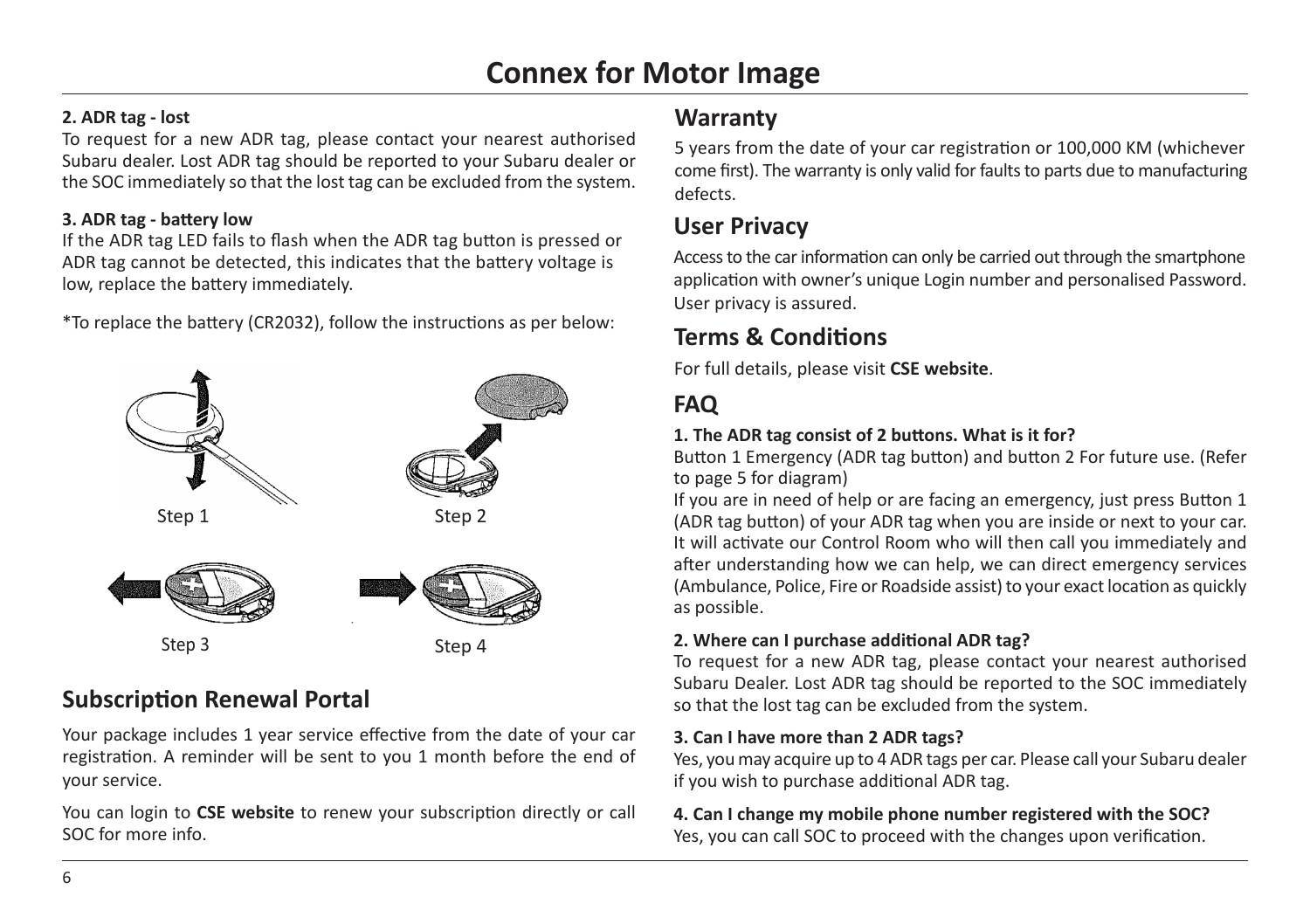#### **5. Why can't I see my recent trip?**

You can press the refresh button on the mobile app. The recent trip will be updated after 10 minutes from your ignition off. If your trip is still not updated, it is possible that the trip is too short (less than 300m) to be captured or your privacy mode is enabled. Please call SOC if you require further assistance.

#### **6. What if I forget my username or password and unable to login?** Please call SOC for assistance.

#### **7. What does my driving score means and how is it calculated?**

Your driving score reflects how safe a driver you are. The high score indicates that you are a safe driver.

#### **8. What happens if I mistakenly press the ADR tag button for a nonemergency situation?**

Each time the ADR tag button is pressed, our SOC will call you and validate the situation you are in. If it is a non-emergency situation, simply inform the SOC and the alert will be terminated.

#### **9. If I have more than one Subaru, can I view them simultaneously in the mobile app?**

Yes, you can manage your cars simultaneously under the multi vehicle management in your mobile app. Please call SOC to set up multi vehicle management.

# **10. I use more than one phone. Can I download the app on each phone?**

Yes you can. You can even download on your tablet or ipad.

#### **11. What if I go somewhere without GSM coverage? Will I lose my tracking data?**

All our devices come with internal memory units. When you enter into a location without GSM coverage, all events and tracking information will be captured and stored into our device memory unit. All the stored data will then be transmitted to our servers when the GSM signal is restored and none of the tracking data will be lost. Therefore, if you drive into a basement, and the last event captured before entering the basement is IGN ON, your smartphone will show the IGN ON status although the car is parked. However, as soon as the car drives out of the basement and the GSM coverage is back, all events on your smartphone, including IGN OFF and ON events while the car was in the basement, will be updated accordingly.

#### **12. What happens when I encounter a technical problem with the device or mobile app?**

Call our SOC for further assistance.

#### **13. Where and how do I renew my subcription?**

You can renew via online through **CSE website** or call SOC for further assistance.

#### **14. Can SOC track my vehicle without my consent?**

Privacy is our highest priority. SOC will only initiate tracking upon receiving alert automatically from your car and will proceed to track your car theft after verifying with you and when you have confirmed that your car is being stolen. If it is a false alert, SOC will terminate the alert and disable the tracking.

#### **15. How to set Privacy mode?**

You can set Privacy mode through your mobile app or call our SOC. However, please note that when you activate Privacy mode, the system will no longer track your Subaru and all services will be compromised. Compensation does not apply when the vehicle is in Privacy mode.